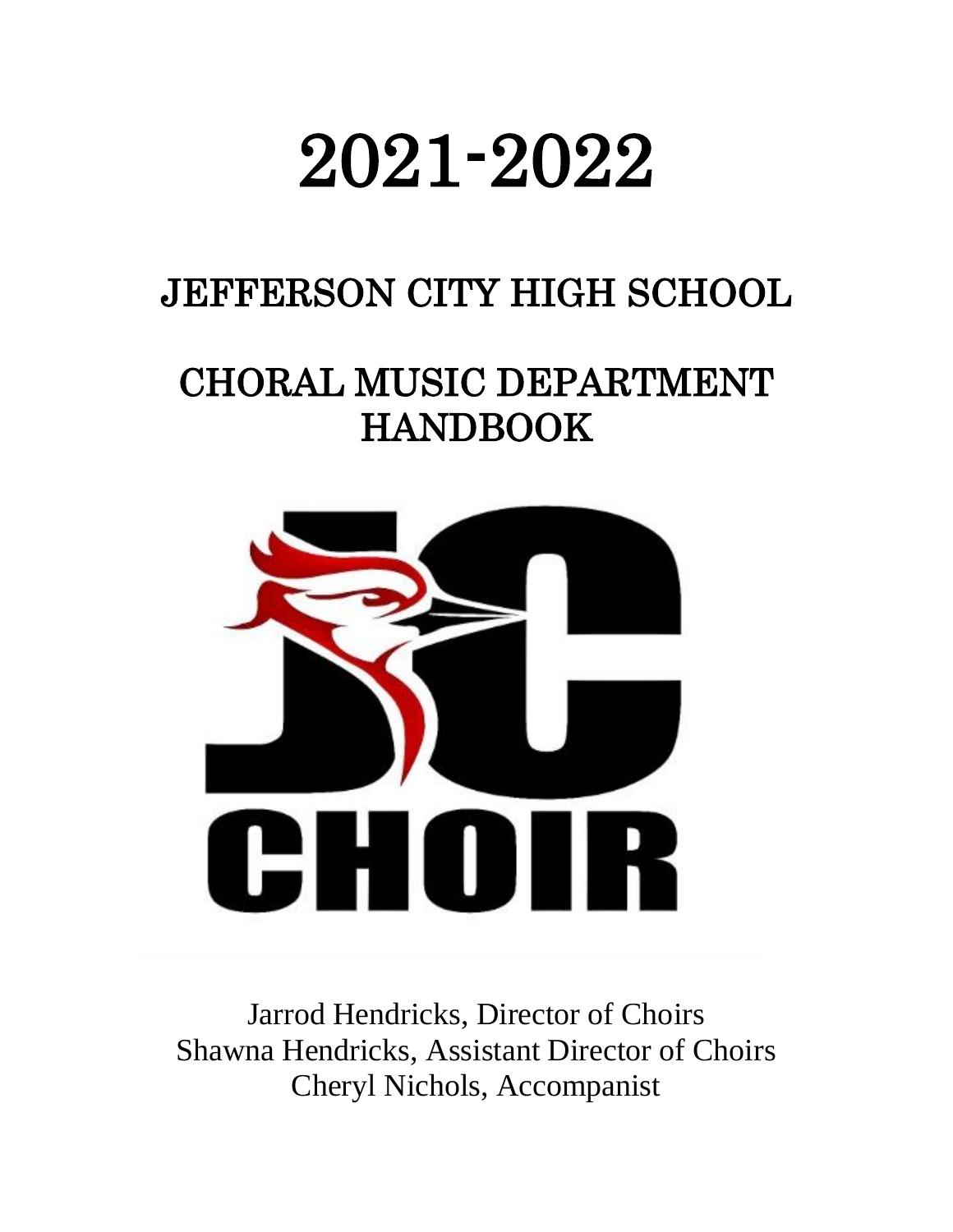## **Welcome to Choir at JCHS!**

#### **Our Choirs**

**Concert Choir:** This is a year-long course that meets daily and explores choral music from a wide variety of cultures and time periods through study and performance. The core curriculum emphasizes the basics of vocal technique, sight-reading, music theory, and music history. Students in Simonsen Singers are expected to participate in one evening concert each quarter as a major part of their grade.

#### **Bella Voce:** *\*Prerequisite: Audition and consent of instructors only.*

This is a year-long, performance opportunity offered to beginner and experienced female music students who are accomplished in vocal performance. Students will continue to develop vocal technique and musicianship as well as develop critical thinking skills through the analysis of musical elements, including form and text. Students will continue to develop their vocal technique, sight-reading, music theory and music history skills. Students are expected to participate in one evening concert each quarter as a major part of their grade as well as a few other performance opportunities that arise throughout the year.

#### **Chorale:** *\*Prerequisite: Audition and consent of instructors only.*

This is a year-long, upper-level performance opportunity offered to experienced music students who are accomplished in vocal performance. Students will continue to develop vocal technique and musicianship as well as develop critical thinking skills through the analysis of musical elements, including form and text. Students are expected to participate in one evening concert each quarter as a major part of their grade as well as several other performance opportunities that arise throughout the year.

#### **Tonal Uproar:** *\*Prerequisite: Audition and consent of instructors only.*

This is a year-long, upper-level performance opportunity offered to experienced music students who are accomplished in vocal performance. This is an after school select ensemble that primarily focused on contemporary a cappella music only. There are several opportunities for performance and competition throughout the year.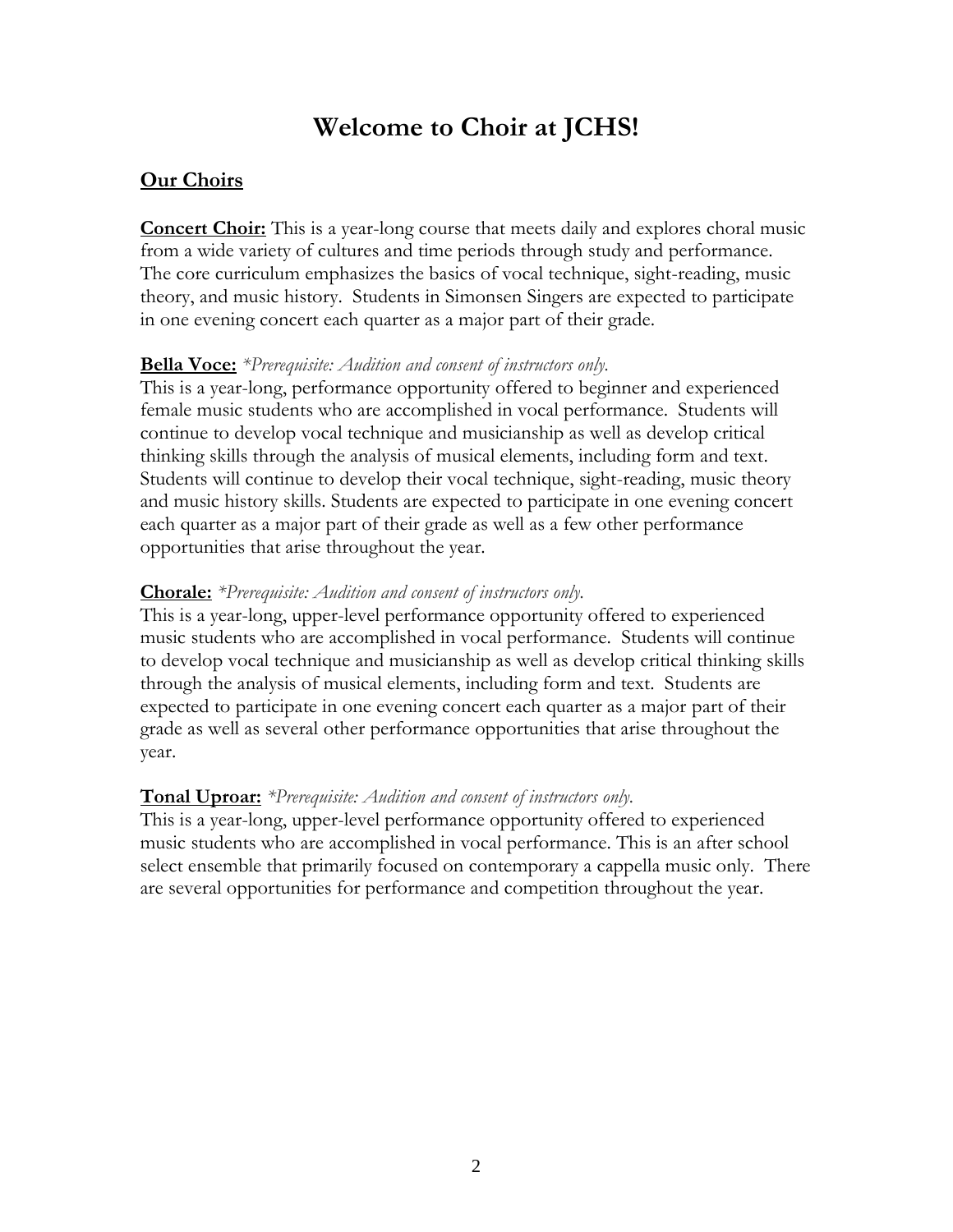# **COMMUNICATION**

Communication between parents, students and the choir directors is important to the success of the program and helps each member reach his/her potential. We encourage parents to be actively involved in the JCHS Choir Program.

- **E-mail:** The quickest way to communicate with one of the choir directors is through email. Feel free to contact the director by using the e-mail addresses listed below.
- **Remind101:** We will frequently be sending out reminders on upcoming activities in the Choir Department. Feel free to write us back through that messaging service.
- **Phone:** Please feel free to contact the directors at any time by phone at the numbers listed below. If the directors are unavailable at the time of your call, please leave a message on voice mail and your call will be returned as quickly as possible.

 **Mr. Jarrod Hendricks – (573) 632-3483 jarrod.hendricks@jcschools.us Mrs. Shawna Hendricks -(573) 632-3483 shawna.hendricks@jcschools.us**

#### [www.jcchoirs.com](http://www.jcchoirs.com/)

Our website is the Go- place! This site contains all the information you will need to know to participate successfully in choir. Call times, due dates, schedules, forms and other pertinent information will be posted. Important information will always be listed on the home page so you are "in the know" with just one click.

#### **For questions about the website or information to be posted, please email one of the directors.**

NOTE:

❖ Please check the calendar frequently as details and events do change. Volunteers needed will also be noted as information becomes available.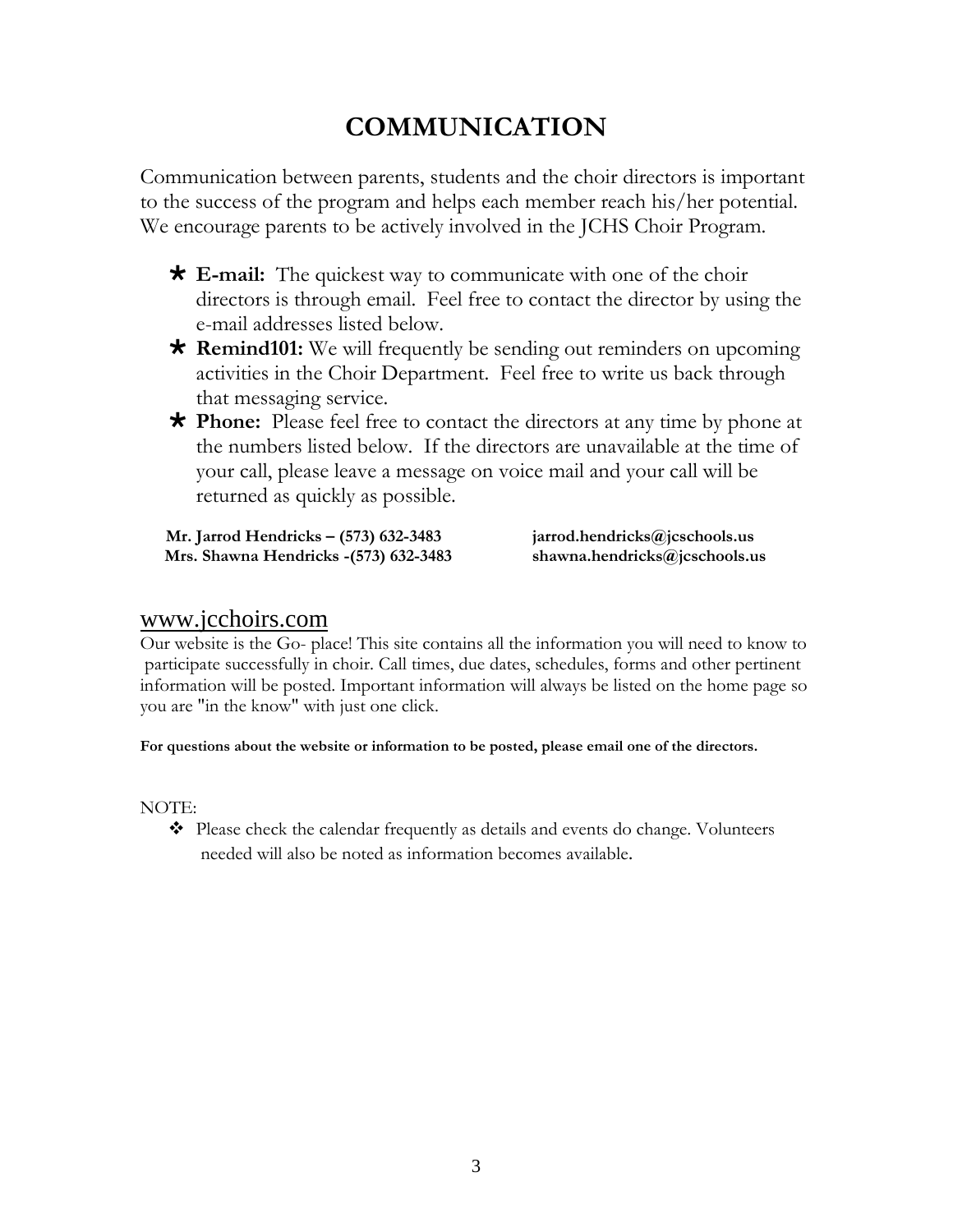### **2021-2022 Jefferson City High School Choral Music Department Handbook**

#### **General Expectations**

#### **Privit**

All Choir students are required to have a Privit account registered, created and signed by parent/guardian. Privit is the way JCHS takes care of all parent permission forms, drug testing consent forms and other required paperwork in order to involved in any extra curricular sports or activities. If you are in more then one ensemble it is critical to mark all ensembles you belong to as you are setting yours up. Directions for set up will be attached in an email going home.

#### **No‐Drop Rule**

Decisions about choir membership are made to create balanced musical ensembles. We discourage student from dropping the chosen ensemble once the school year has begun. This includes zero hour Tonal Uproar. If a student wished to drop from the class, he/she must have a one-on-one meeting with the directors.

#### **Citizenship**

We view choir as a team sport. To that end, each member of the team is important and valued andshould be treated with respect and understanding. Any conflicts or issues that occur should be first brought to student leaders and directors for discussion and resolution. Positively supporting the team and striving to reach goals together in what creates magic on stage. There is a place for everyone in choir and a place for choir within everybody.

#### **Academic Requirements**

Students must maintain a solid grade point average. If a student falls below 2.0 at any semester, He/she will not be able to perform with the group and may be dropped from the program. Students are only allowed one F to continue in their choir ensemble.

#### **Drugs, Alcohol, & Tobacco Policy**

Students will not participate in student activities if they engage in prohibited conduct pertaining to drugs, alcohol, tobacco or unauthorized inhalants. Students may not possess, use, sell, give, or otherwise transmit or be under the influence of alcoholic beverages, drugs or tobacco products. Failure to adhere will result in expulsion from the ensemble.

#### **Social Media**

Students are to understand that social media outlets are powerful tools which may be either positive or negative depending on how they are used. Students are expected to be respectful and responsible when using these tools. Derogatory or negative language directed at teammates, coaches, other students, or any district employee will not be tolerated. Posting of pictures or statements depicting violations of policies or indicating knowledge of violations subject students to potential consequences.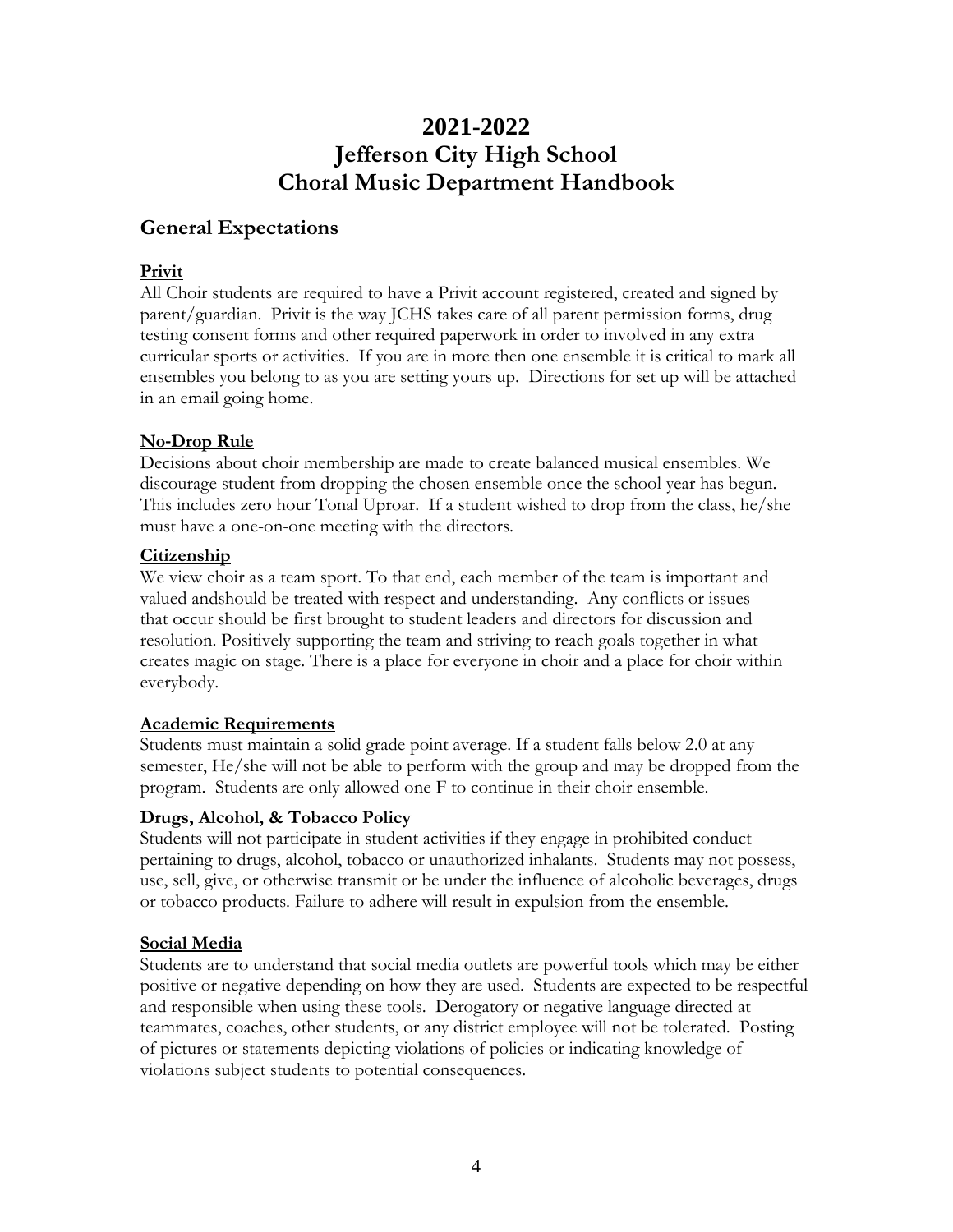### **BEHAVIOR EXPECTIONS**

- Singing is a physical activity that requires correct posture, breathing, articulation, and facial animation. Students are expected to show visible physical involvement and should have a desire for participating in this type of performance experience. Students who have physical limitations must discuss their needs for accommodation with the choir teacher in advance.
- $\star$  Be in your assigned seat when the bell rings. All backpacks, purses and books are to be placed in the back of the room on tables provided.
- Electronic devices (cell phones, IPods, etc.) are not allowed in rehearsals or performances.
- Once rehearsal begins, there is absolutely no talking. Direct questions and/or comments to the teacher by raising your hand.
- Please go to the restroom, get water or take care of personal matters **before** class.
- Food, drinks and **GUM** are not allowed in rehearsals or music department practice rooms. You may have clear bottled water at your seat.
- Personal grooming is for the restroom and is not allowed in the choir room.
- \* Access to the Music Department computers and sound systems, the Choral Music Office, Storage Area and Music Library are by permission only.

### **BEHAVIOR CONSEQUENCES**

- $\star$  Student/class warning and a rehearsal grade deduction
- \* Immediate removal from rehearsal
- $\star$  Phone call to parents
- Office referral and administrative action
- \* Parent, teacher and student conference
- \* Removal from choir program

# **GRADES**

Each student will receive a composite grade by means of the following distribution. Total points may vary because of extra graded rehearsals or performance activities added to the calendar during the year.

- **30% Performance Activities**
- **30% Rehearsal Participation and Professionalism**
- **25% Group and/or Solo Performance Demonstration Tests**
- **15% Written Work/Final**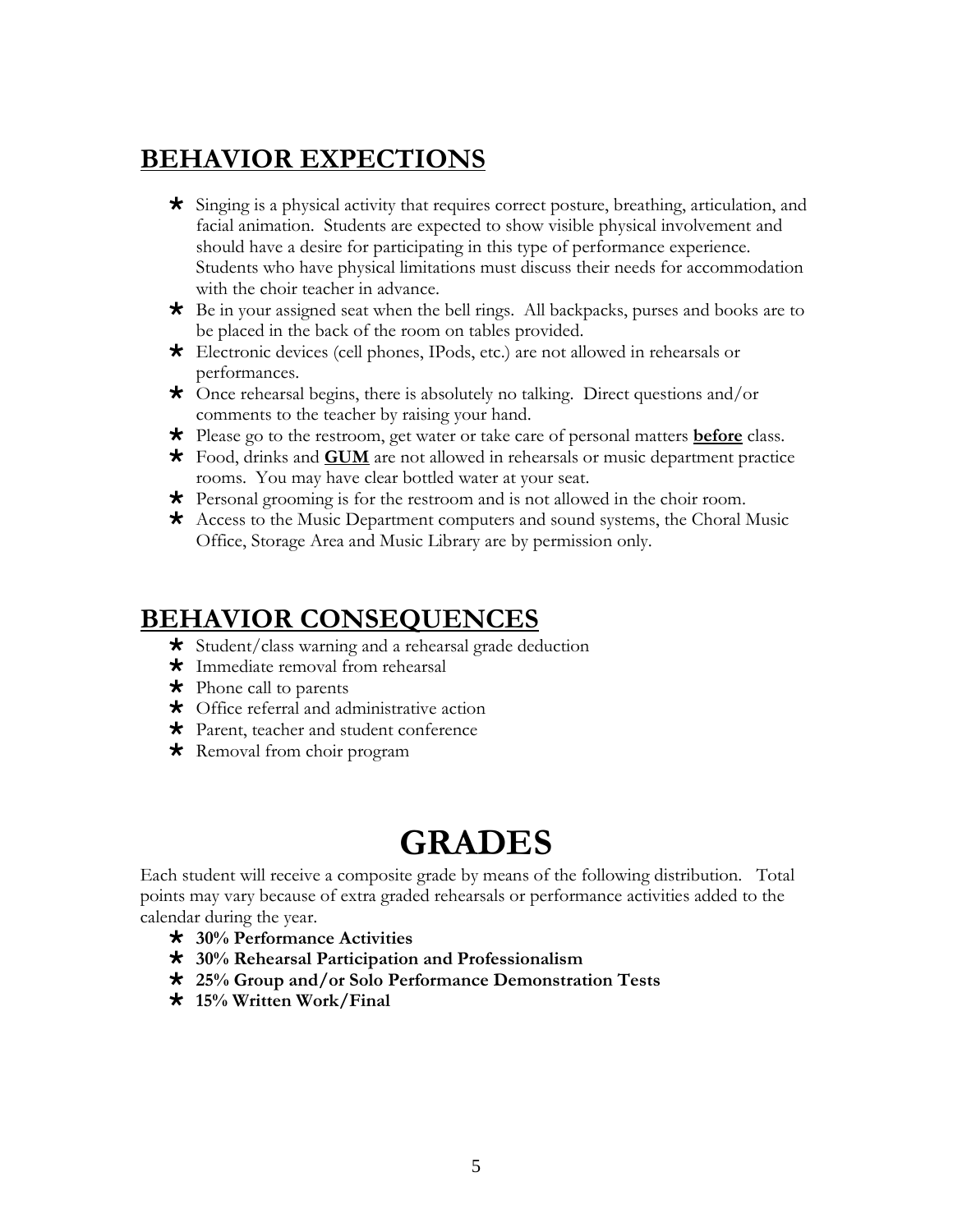# **Grade product details**

## **Performances 30 %**

All performances are **mandatory** and are a part of the choir curriculum. All choir members will receive a detailed calendar of departmental events for the school year. Failure to attend a performance will result in the student receiving a zero for the performance.

#### **IMPORTANT POINTS:**

**1.** If **personal illness** or **family emergency** prevents you from attending a dress rehearsal or performance, call the choir office and leave a voice message or email your director immediately. A written note is required upon returning to school for the absence to be considered excused. Students should have a pre-arranged alternative if lack of transportation could pose a problem.

**2. Work** is never considered an excused absence. Adapt work schedules to avoid conflicts.

**3. Mandatory Dress Rehearsals –** Because we at Jefferson City High School do not have our own auditorium, it is often necessary for choirs to meet for a dress rehearsal at the performance venue prior to the concert. Students must be in attendance for the Dress Rehearsal if they wish to perform and receive credit for the concert.

**4**. **Saturday ACT Tests** – Unfortunately, MSHSAA events sometimes fall on an ACT Test Date. When this happens, students are told in August about the potential conflict. Students involved in the MSHSAA event are expected to take the test at another time.

**5**. **All Choirs** (Simonsen Singers, Concert Choir, Chorale) are expected to participate in MSHSAA Large Group and Solo/Ensemble events. Failure to fulfill MSHSAA rehearsal/performance obligations, or missing a MSHSAA performance will result in the students' removal from the auditioned choir roster for the following year. The student will receive a zero for the performance, and will need to re-audition for the choir.

**6. Vocal solos** in a concert are distributed or redistributed at the sole discretion of the vocal music staff.

# **Rehearsal Participation and Professionalism 30%**

#### **Rehearsal Attendance**

Rehearsals are a unique, combined group performance that **cannot be re-created in the form of "make-up" work**. Due to the performance nature of this class, students ARE NOT awarded participation points for missed rehearsals, regardless of the reason for the absence. Students can see teachers about extra credit assignments to earn back points if needed, and should also see teachers to make up missed rehearsal time to retain the privilege to perform.

#### **IMPORTANT POINTS:**

**1. Frequent absences:** The privilege to perform in the concert is earned through attending rehearsals. If a student misses more than five (5) rehearsals during a 6-week period, they are subject to the directors' discretion as to whether or not they will have the opportunity to participate in and receive credit for the next performance. The student must negotiate special circumstances with the director **in advance** to outline expectations and alternative assignments. This is not to punish the student for absences, it is to protect them from embarrassment on stage, and to respect the work of the students who have not missed the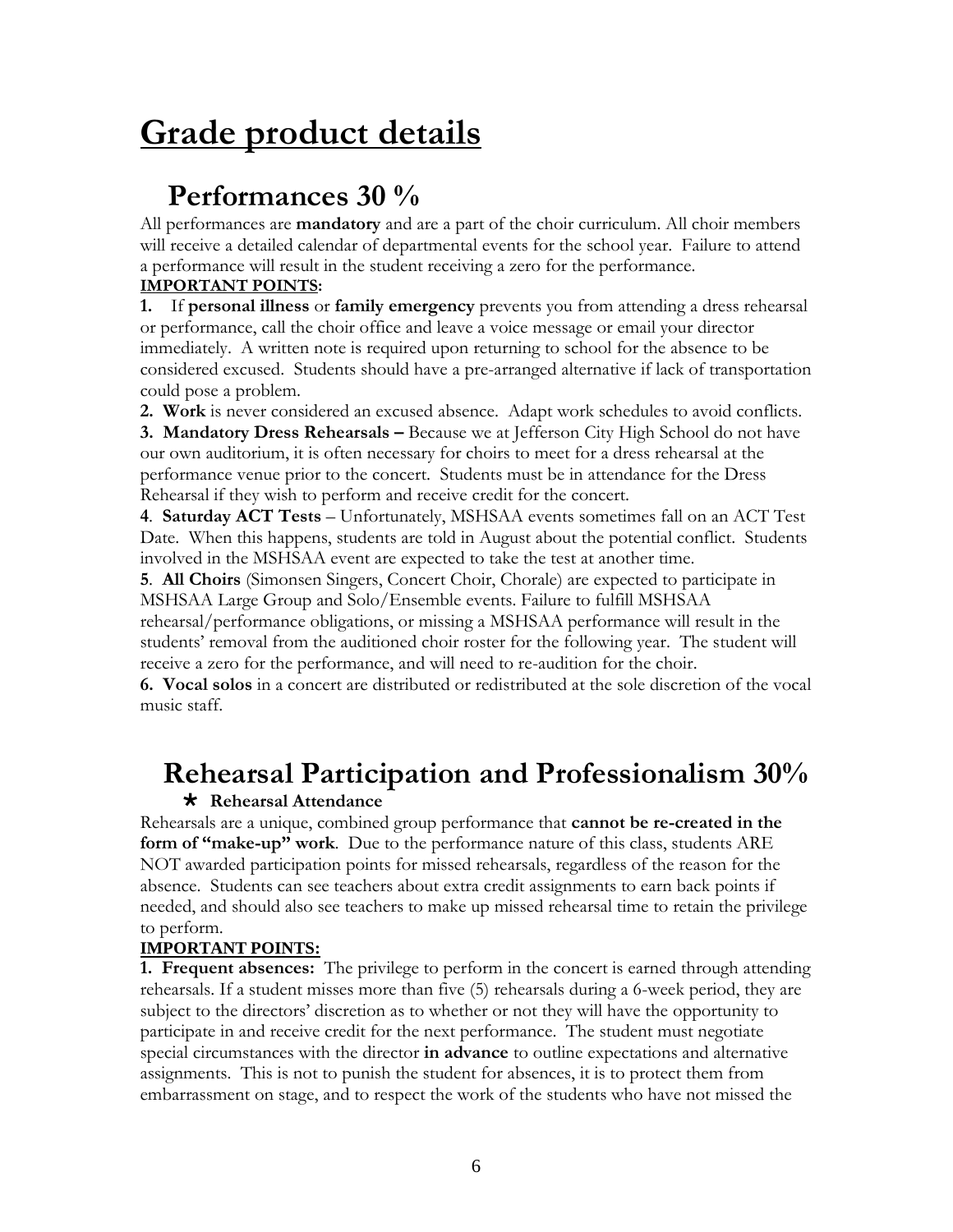rehearsals. Students must videotape themselves singing their songs so the director can determine whether or not they are prepared enough to participate in the performance. If the student does not do this, they cannot perform. In the event the student is not allowed to perform, they will be given an alternative assignment during the performance to earn points.

**2. Excessive absences**: ISS, OSS, unexcused absences and tardies, or CUTs are not tolerated in auditioned ensembles. Students who must petition for credit due to these reasons may be removed from the ensemble at the vocal music staff's discretion. Excessive absence for illness must be communicated with the directors.

**3. Disruptive or Non-compliant Behavior:** If a student is consistently disruptive or noncompliant during rehearsals, they will not be allowed to perform in the concerts and will be given alternative assignments.

#### **4. School policy regarding ISS or OSS and Participation in Activities:**

Students suspended from school (OSS) will not be permitted to participate in student activites while suspended from school. Students who are assigned In-School Suspension (ISS) will not be permitted to participate in practice, competition or performance on the day(s) ISS is served. Students assigned detention by teachers and/or administrators must report the detention to their coach or program director. The coach or sponsor will determine any additional action to be taken according to the activity rules given to stdents at the beginning of the year. Failure to serve consequences may result in suspension from participation until completed.

#### **\*Professionalism**

Because choir is a performance-based class, great importance is placed on the efforts and teamwork necessary for success to occur. Objectives in determining the participation grade include: Bringing needed materials, i.e. choir folder, pencil, paperwork, etc. to class daily. Physical demonstration of correct posture, breathing, and positive attitude. Showing respect and a teachable spirit. Meeting deadlines for completion and return of necessary forms, as well as dry-cleaning and return of performance garments.

#### **ELECTRONIC DEVICE POLICY**

All electronic devices, including cell phones, IPads, MP3 players, Chromebooks etc. are not allowed in the choir area during rehearsals or performances before, during or after school, unless given permission from directors. If a students is seen using such a device, they will be asked to put it in their backpack. If these problems persist, the directors will follow the behavior consequences listed above.

# **Group/Solo Demonstration Tests 25%**

Performance Demonstration tests can be administered in a small group or individual setting at the director's discretion. Testing can include evaluation of sight-reading, vocal technique, and performance of literature studied.

# **Written Work/Final 15%**

Various written activities will take place during the rehearsal. These include but are not limited to: student self-assessment of rehearsal skills, music theory assignments, and assessment of the choir's performance and/or the performance of others.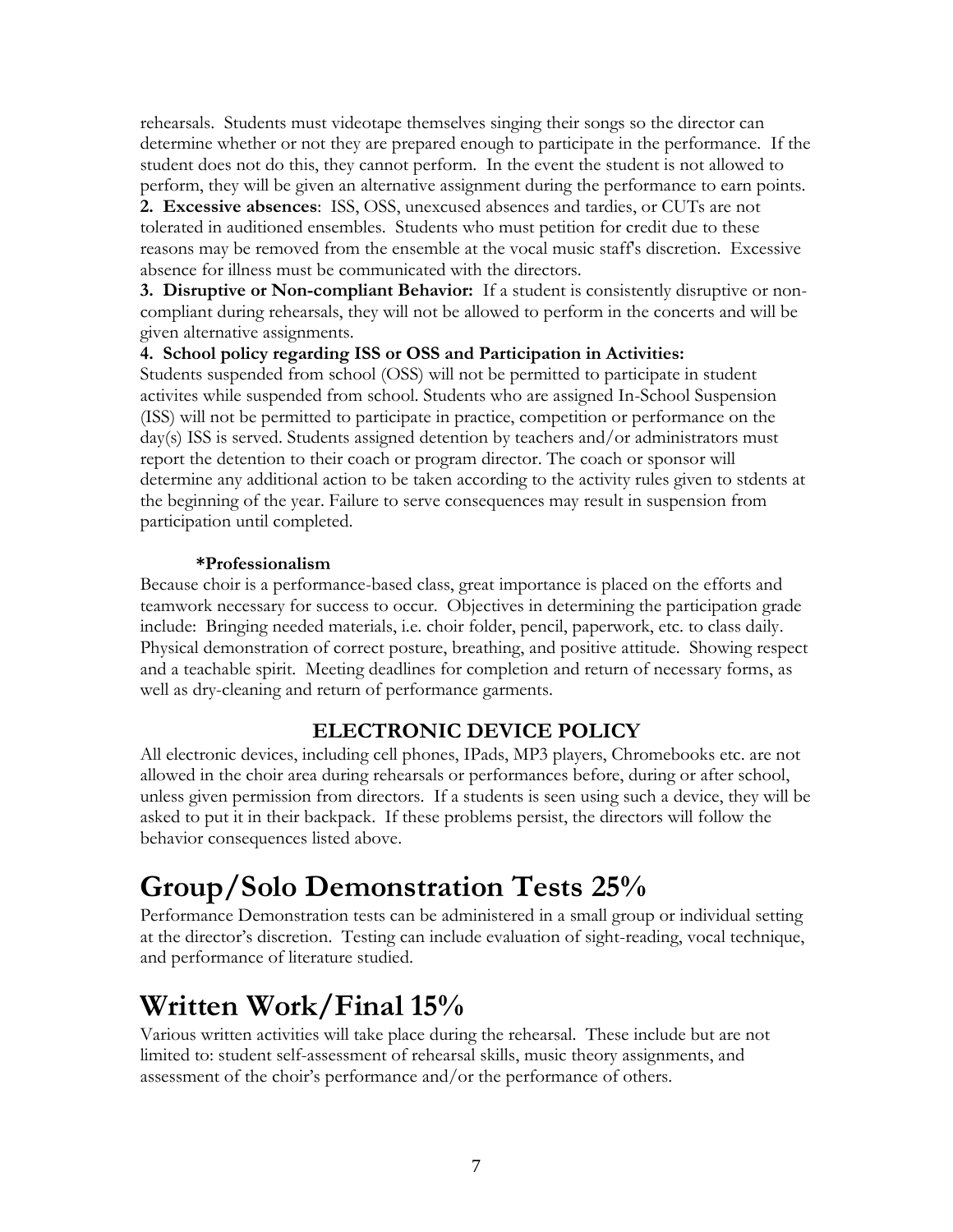# **CONCERT ATTIRE**

The appearance of each choir provides a very important first impression for observers and adjudicators. The choir members dress in uniform attire because we are viewed as an **ensemble**, instead of individuals. When dressed in concert attire, students' actions are associated our program. Students are expected to conduct themselves to in a manner that will reflect in a positive way on our organization and our school. Students who are not in appropriate performance attire **will not be allowed to perform and will receive a zero for that performance**. The student is responsible for knowing the concert attire requirements for that concert and to be ready for each performance.

**FORMAL CONCERTS:** Students in the JCHS Chorale choir program will be expected to purchase their formal dresses (through Mrs. Hendricks) and tuxes (through Samuel's Tuxedo). Other choir program ensembles will be issued a choir robe from the school. All students are responsible for the care and cleaning of these concert garments throughout the year and is also responsible for the cost of replacing a lost or damaged garments issued to the student.

**GARMENT RETURN:** The deadline for robe return is **Friday, May 13th.** Meeting the deadline is a professionalism grade. **The garment must be hanging in the garment bag issued with the robe.**

Chorale students may choose purchase their own garments at tuxedowholesaler.com

- Chorale Ladies dresses are "Laurel" style, Red no buckle belt, pearls for \$90.00
- Chorale Men's complete tux packages from Samuel's Tuxedo for est. \$160.00
- Bella Voce Ladies dresses are "Laurel" style, in Red with black belts \$75.00
- Concert Choir Ladies: Skirt/Dresses, with black closed toed shoes under robes.
- Concert Choir Men: White Collared Shirt, Black Pants, Socks and Shoes for under robe.

**INFORMAL PERFORMANCES AND ACTIVITIES:** Students will be required to purchase a Choir Shirt for various activities and performances throughout the year.

#### **APPEARANCE DETAILS**

\***Ladies:** No jewelry except pierced ear studs. No jewelry from additional visible body piercings. Wear closed toe black pumps or flats.

**\*Men:** Must have black dress shoes and black socks. Tux shirts are worn without black studs. No jewelry from visible body piercings.

\***Hair:** Must be styled away from the face for performance.

\***Fragrances:** Please limit excessive use of perfumes or body sprays, as many students have allergies or asthma.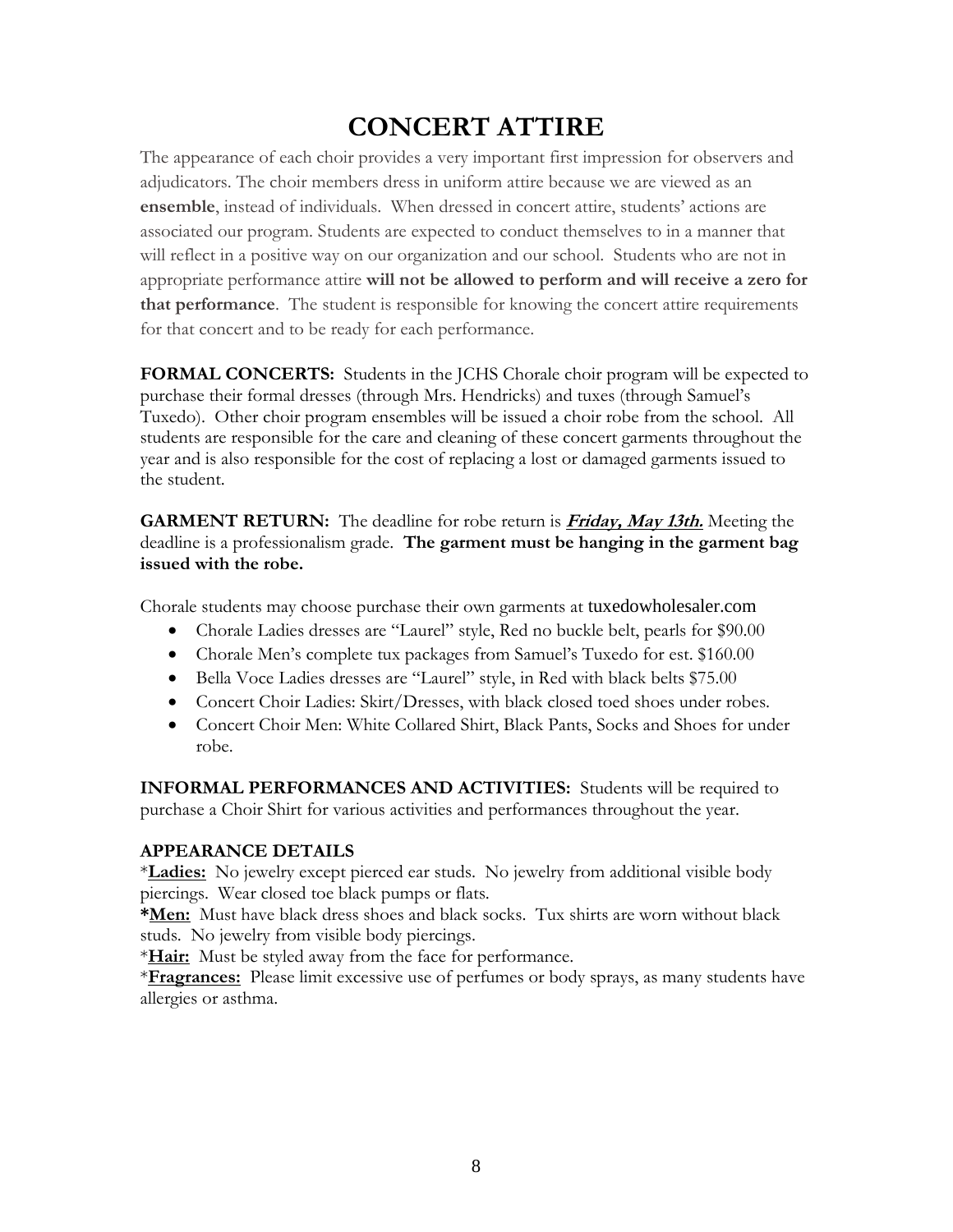# **JCHS VOCAL MUSIC BOOSTERS**

#### **Parental Support**

The program CANNOT exist without parental support. Choir Boosters is an organization of parents of choir members dedicated to the excellence and financial support of the JeffersonCity School Vocal Music Department. The boosters' fundraising is wholly responsible for allowing us to hire arrangers, choreographers, and musicians, pay for competition and festival fees, and purchase necessary music and equipment above and beyond that which the limited school budget provides. If a sufficient percentage of parents do not participate, it will become necessary to cut back on the activities of the choirs. Advanced choirs consume the largest portion of the Vocal Department's time and budget. Therefore,parent support, is required for the program to be successful. Parents will be expected to volunteer in a variety of ways - at concerts, as chaperones, and at other events throughout the year.

#### **Booster Club**

ALL choir parents are encouraged to join the Choir Booster Club. In addition to the many benefits of being a member, these parents are responsible for the organization and implementation of significant fundraising events, the administrative side of our concerts, and all the personnel support that we need to be a successful choir program. We encourage you to join right away!

#### **Volunteer Opportunities**

There are many ways you can support the Vocal Music Department. Fundraisers that require leadership and manpower include various fundraisers through the year. Volunteers can help organize hospitality, usher at concerts, chaperone trips, and help with almost every other task you can imagine. The best way to get involved is to come to a booster meeting. Come see what we're all about and join our choir family!

#### **JCHS VOCAL MUSIC BOOSTER MEETINGS:**

 TUESDAY, **AUGUST 31ST** 6:30-7:30 PM (JCHS CHOIR ROOM) TUESDAY, **SEPTEMBER 28TH** 6:30-7:30 PM (JCHS CHOIR ROOM) TUESDAY, **OCTOBER 26TH** 6:30-7:30 PM (JCHS CHOIR ROOM) TUESDAY, **NOVEMBER 23RD** 6:30-7:30 PM (JCHS CHOIR ROOM) TUESDAY, **JANUARY 25TH** 6:30-7:30 PM (JCHS CHOIR ROOM) TUESDAY, **FEBRUARY 22ND** 6:30-7:30 PM (JCHS CHOIR ROOM) TUESDAY, **MARCH 22ND** 6:30-7:30 PM (JCHS CHOIR ROOM) TUESDAY, **APRIL 26TH** 6:30-7:30 PM (JCHS CHOIR ROOM) TUESDAY, **MAY 17TH** 6:30-7:30 PM (JCHS CHOIR ROOM)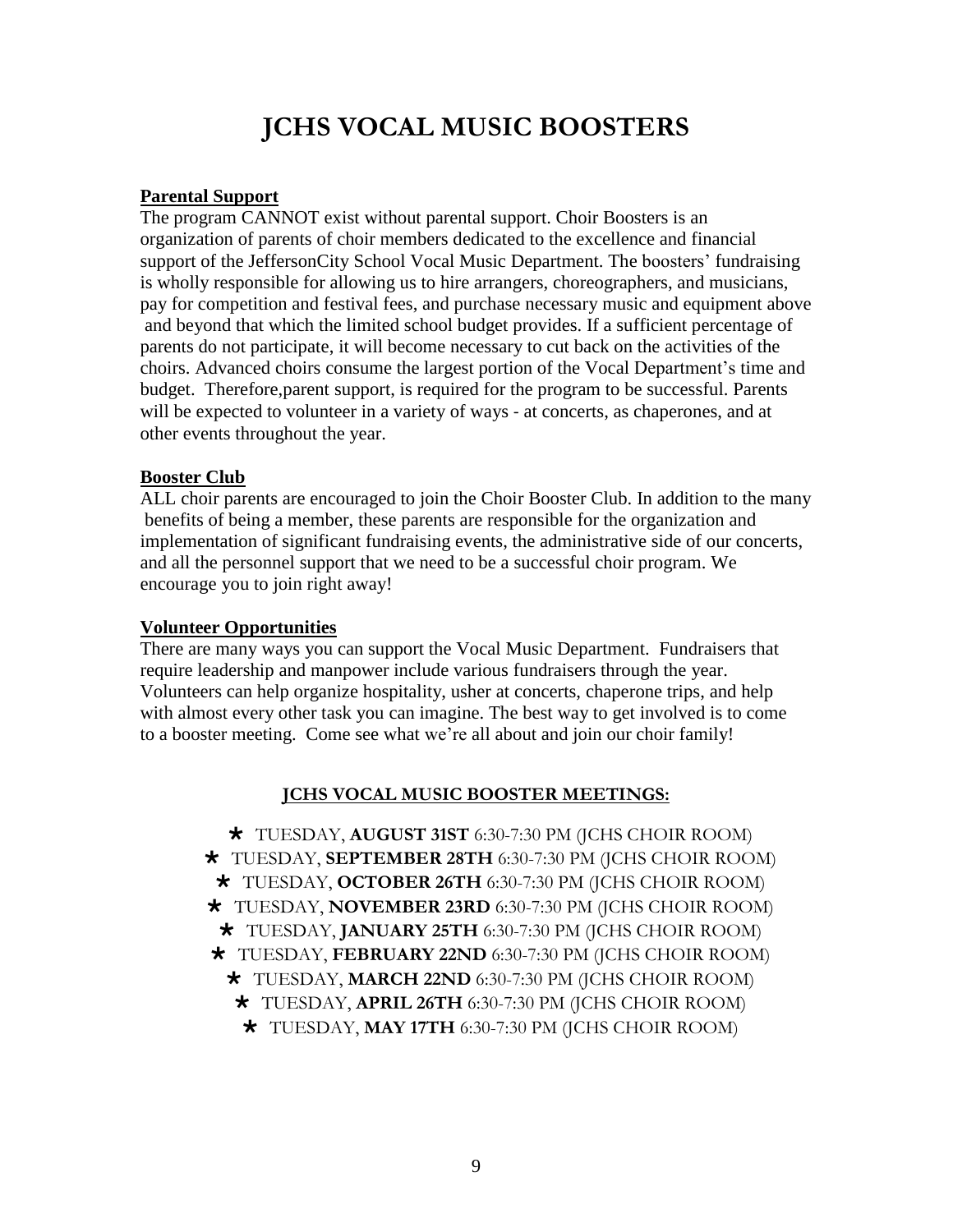# **JCHS CHOIR LETTER APPLICATION FORM**

Name: \_\_\_\_\_\_\_\_\_\_\_\_\_\_\_\_\_\_\_\_\_\_\_\_\_\_\_ School Year: \_\_\_\_\_\_\_\_\_\_ Choir: \_ \_\_\_\_\_\_\_\_\_\_\_\_\_\_\_\_\_\_\_I have previously received a choir letter (please circle): Grade: NO Grade:  $YES$  NO

REQUIREMENTS: Students must meet the Baseline criteria, and accumulate 80 total points listed below. Please check any of the following that apply to you. Provide any additional information as requested.

#### *Students who do not fulfill the commitment to an auditioned ensemble are ineligible to letter*.

| <b>BASELINE CRITERIA</b>                                                            | <b>HAVE MET</b> |
|-------------------------------------------------------------------------------------|-----------------|
| The student has been a member in good standing (MSHSAA eligible) in Choir for       |                 |
| the entire school year.                                                             |                 |
| The student has participated in a choir for two full semesters during a given year. |                 |
| The student has received an "A" in Choir for each grading period.                   |                 |
| The student has had NO unexcused absences from performances.                        |                 |
| (Fall Concert, Capitol Caroling, Festival, and Spring Concert)                      |                 |

#### ✓ **I participated in an JCHS curricular or extra curricular choir:**

 \_\_\_\_(10) (Chorale, Bella Voce, Concert Choir)  $\frac{1}{10}$  (10) (Tonal Uproar)

#### **TOTAL PTS.\_\_\_\_\_\_\_**

#### ✓ **I participated in an All-District Event:**

\_\_\_\_ (10) Auditioned for All-District Choir

\_\_\_\_ (15) Selected as a member of All-District Honor Choir

\_\_\_\_(10) Selected as a member of All-District Concert Choir

#### **TOTAL PTS.\_\_\_\_\_\_\_**

✓ **I participated in an All-State Choir event:** 

\_\_\_\_ (10) Auditioned for All-State Choir

\_\_\_\_ (20) Was selected to All-State Choir

\_\_\_\_ (20) Participated in All-State Sight Reading Bee

#### **TOTAL PTS. \_\_\_\_\_\_**

#### ✓ **I participated in a District Solo and Ensemble event:**

A. Participated in District Music Contest and received a I or II rating.

 $\frac{1}{\sqrt{10}}$  (10) Solo  $\frac{1}{2}$  (10) Ensemble #1

 $\frac{1}{2}$  (10) Ensemble #2

**TOTAL PTS. \_\_\_\_\_**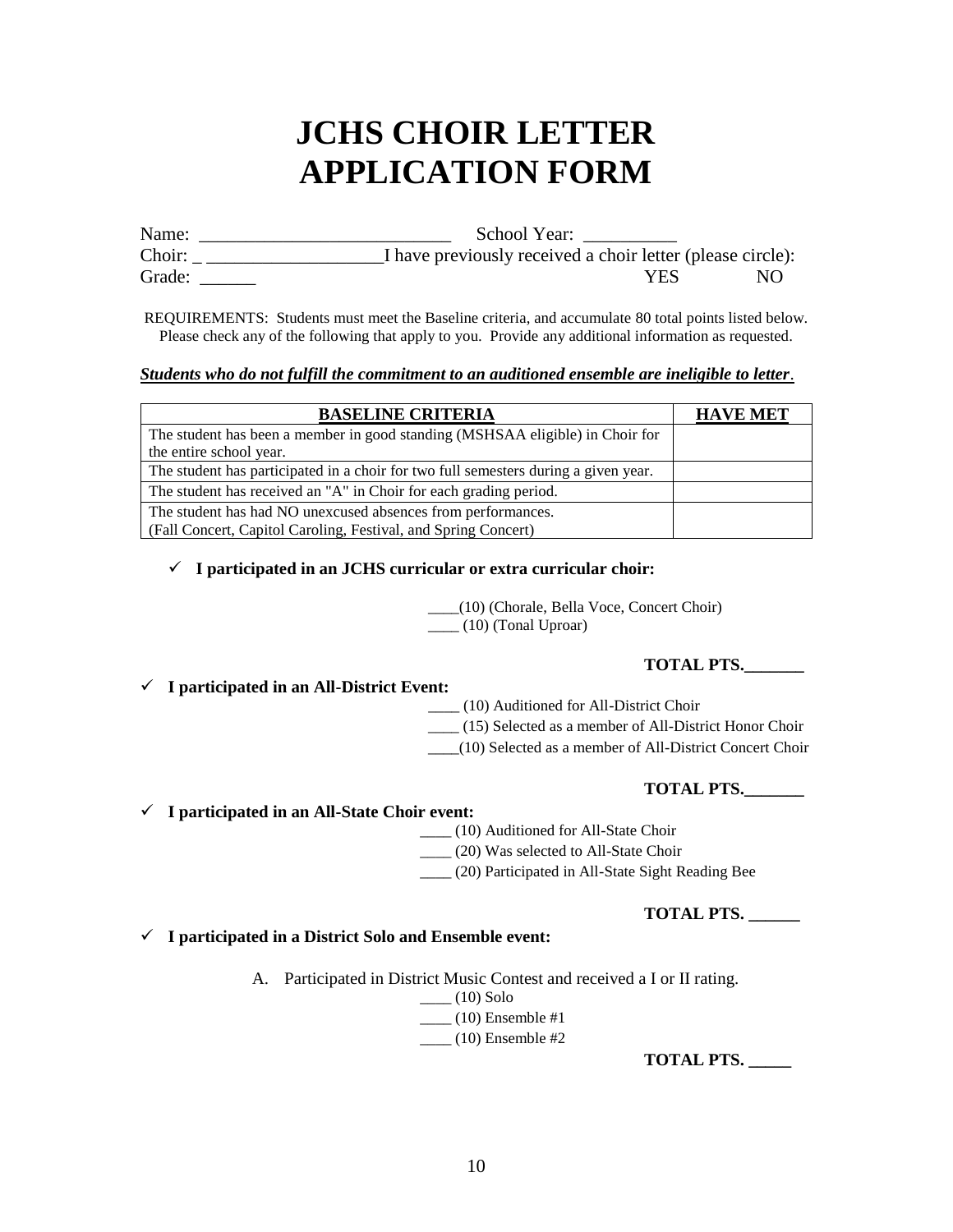| I participated in State Solo and Ensemble:                                                                                   |                                                                  |
|------------------------------------------------------------------------------------------------------------------------------|------------------------------------------------------------------|
| $(10)$ Solo                                                                                                                  |                                                                  |
| $(10)$ Ensemble #1                                                                                                           |                                                                  |
| $(10)$ Ensemble #2                                                                                                           |                                                                  |
|                                                                                                                              |                                                                  |
| I received a "I" rating for my event:                                                                                        |                                                                  |
| $\frac{1}{\sqrt{5}}$ (5) Solo                                                                                                |                                                                  |
| $\frac{1}{2}$ (5) Ensemble #1                                                                                                |                                                                  |
| $\frac{1}{2}$ (5) Ensemble #2                                                                                                |                                                                  |
|                                                                                                                              | <b>TOTAL PTS.</b>                                                |
| $\checkmark$ I have served in one of the following ways assisting the choir<br>10 points each (please check all that apply): |                                                                  |
| ___Officer _____Section Leader ____Accompanist                                                                               |                                                                  |
|                                                                                                                              | <b>TOTAL PTS.</b>                                                |
| $\checkmark$ I performed in a senior serenade opportunity and/or this year's variety show.                                   | (10) Senior Serenade Performance<br>(5) Variety Show Performance |
|                                                                                                                              | <b>TOTAL PTS.</b>                                                |
| $\checkmark$ I auditioned for this year's JCHS Musical Production                                                            |                                                                  |
| $\frac{1}{2}$ (5) for Audition                                                                                               |                                                                  |
| $(10)$ for Chorus Role                                                                                                       |                                                                  |
| $(15)$ for Lead Role                                                                                                         |                                                                  |
|                                                                                                                              | <b>TOTAL PTS.</b>                                                |
| $\checkmark$ I am involved in various other choir opportunities throughout the year.                                         |                                                                  |
|                                                                                                                              |                                                                  |
| (5) FFA Choir                                                                                                                | ____ (5) Church Choir (verify)                                   |
|                                                                                                                              |                                                                  |
|                                                                                                                              | ____ (5) MCDA Honor Choir                                        |
|                                                                                                                              | ____ (5) Summer Music Camp (verify)                              |
|                                                                                                                              | ------ (5) Summer Musical Productions (verify)                   |
|                                                                                                                              | <b>TOTAL PTS.</b>                                                |

### **TOTAL POINTS ACCUMULATED: \_\_\_\_\_\_\_**

#### **BASELINE CRITERIA plus 80 POINTS ARE NEEDED TO RECEIVE A LETTER.**

I hereby acknowledge that the above information is correct.

\_\_\_\_\_\_\_\_\_\_\_\_\_\_\_\_\_\_\_\_\_\_\_\_\_\_\_\_\_\_\_\_ \_\_\_\_\_\_\_\_\_\_\_\_\_\_\_\_\_

Signature Date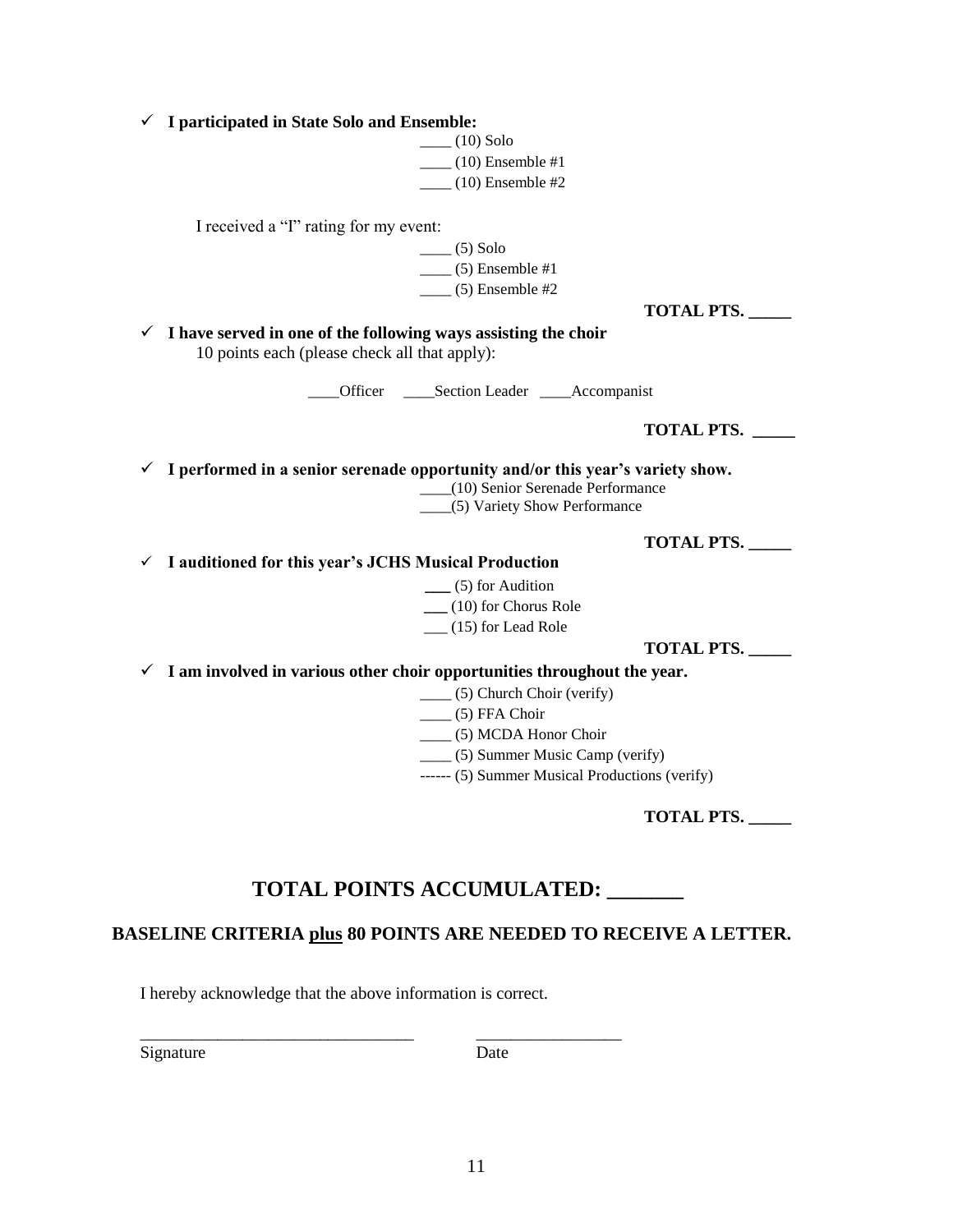| Date:                | Event:                                                         |  |
|----------------------|----------------------------------------------------------------|--|
| July 3, 2021         | Salute to America Festival (Uproar)                            |  |
| Aug 11-13            | Acapella Boot Camp                                             |  |
| Wed, Aug 18, 2021    | JCHS Open House 5:30-7:30 pm                                   |  |
| Mon, Aug 23, 2021    | First Day of School                                            |  |
| Fri, Aug 27, 2021    | Back to School Pep Rally                                       |  |
| Sat, Aug 28, 2021    | <b>Back to School Bash</b>                                     |  |
| Mon, Aug 30, 2021    | Musical Auditions 4 pm Little Theater                          |  |
| Tues, Aug 31, 2021   | First Choir Booster Meeting of the Year 6:30 pm Choir Room     |  |
| Tues, Aug 31, 2021   | Chipotle Fundraiser Night 5-9 pm with Flyer Eat at Chipotle!   |  |
| Mon, Sept 6, 2021    | NO SCHOOL-Labor Day                                            |  |
| Wed, Sept 15, 2021   | Early Release Day                                              |  |
| Thurs, Sept 16, 2021 | Senior Serenade Auditions 4 pm Choir Room                      |  |
| Sat, Sept 18, 2021   | District Honor Choir Auditions (SOTO)                          |  |
| Sat, Sept 18, 2021   | Sports Card Show Booster Fundraiser                            |  |
| Week of Sept 20th    | Parent/Teacher Conferences                                     |  |
| Tues, Sept 28, 2021  | Choir Booster Meeting 6:30 pm Choir Room                       |  |
| Thurs, Sept 30, 2021 | <b>JCHS Homecoming Parade</b>                                  |  |
| Fri, Oct 1, 2021     | Homecoming Assembly/Football Game                              |  |
| Sat, Oct 2, 2021     | Homecoming Dance                                               |  |
| Tues, Oct 5, 2021    | MOD Pizza Fundraiser Night Eat a pizza and support the choirs! |  |
| Mon, Oct 11, 2021    | NO SCHOOL-Professional Development                             |  |
| Thurs, Oct 14, 2021  | Mandatory Fall Concert/Bake Sale<br>7pm MPAC                   |  |
| Wed, Oct 20, 2021    | Early Release Day                                              |  |
| Fri, Oct 22, 2021    | Tacos and Talent 6:30 pm                                       |  |
| Tues, Oct 26, 2021   | Choir Booster Meeting 6:30 pm Choir Room                       |  |
| Thurs, Oct 28, 2021  | Jack-O-Lantern Jams 6-8 pm                                     |  |
| Mon, Nov 1, 2021     | NO SCHOOL                                                      |  |

#### 2021-2022 Important Choir Dates: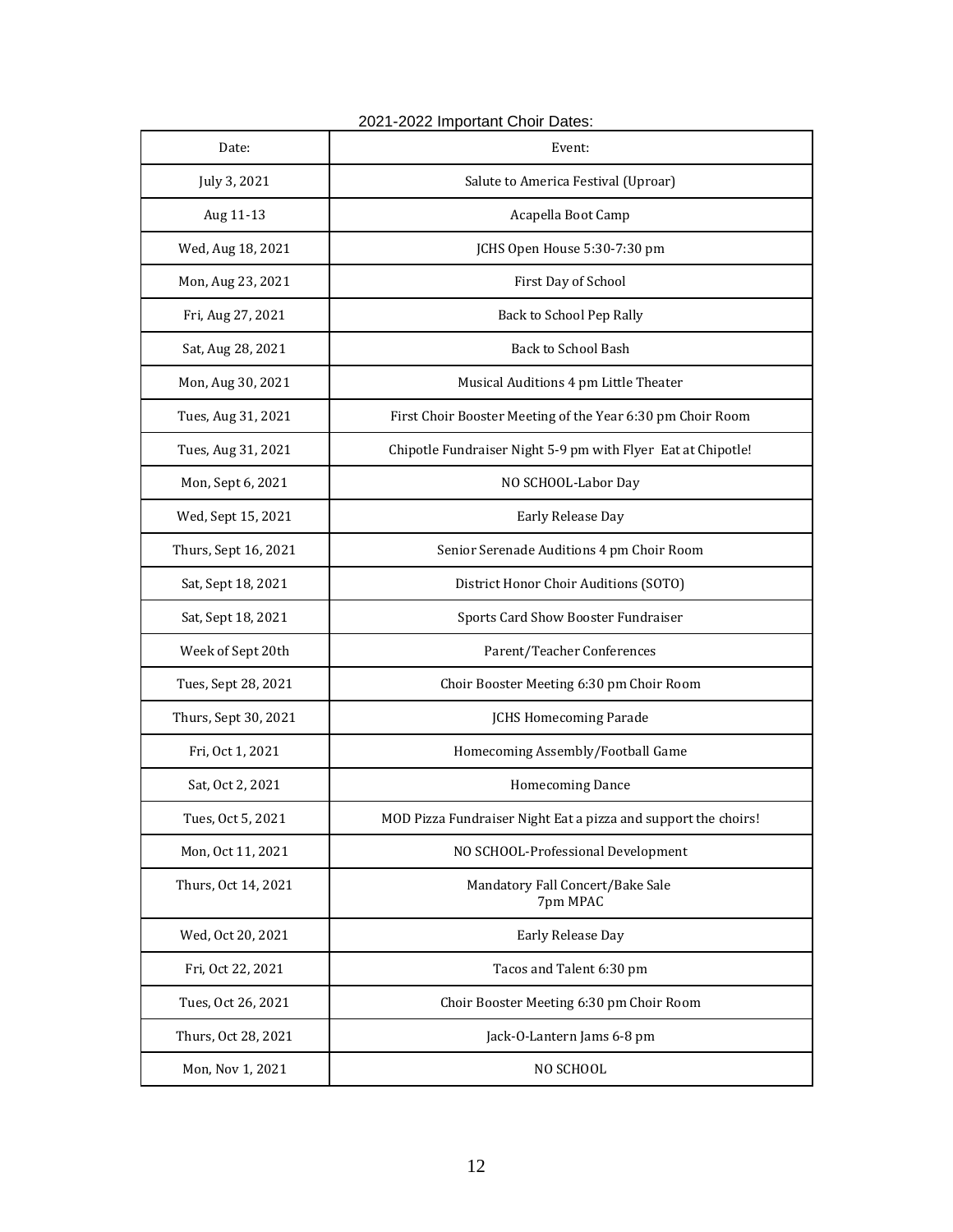| November 4th-7th, 2021 | Papa John's Fundraiser Night Order Pizza and Support the Choir!        |  |
|------------------------|------------------------------------------------------------------------|--|
| Tues, Nov 9, 2021      | Honor Choir Rehearsal/All-State Auditions (Rolla)                      |  |
| Wed, Nov 10, 2021      | Early Release Day                                                      |  |
| Fri, Nov 12, 2021      | Salute to Service Assembly                                             |  |
| Fri, Nov 12, 2021      | All Together Now! Musical Review Evening 7 pm                          |  |
| Sat, Nov 13, 2021      | District Honor Choir Rehearsal/Performance (Waynesville)               |  |
| Week of Nov 15th       | Parent/Teacher Conferences                                             |  |
| Tues, Nov 23, 2021     | Choir Booster Meeting 6:30 pm Choir Room                               |  |
| November 24-26         | Thanksgiving Break                                                     |  |
| Mon, November 29, 2021 | Culver's Fundraiser Night 5-9 pm Eat at Culvers and support the Choir! |  |
| Fri, Dec 3, 2021       | Living Windows/Governor's Mansion Performance                          |  |

| Dec 7, 2021                | Freddy's Fundraiser Night 5-9 pm Eat at Freddy's and Support the Choir!            |  |
|----------------------------|------------------------------------------------------------------------------------|--|
| Fri, Dec 10, 2021          | <b>Holiday Assembly</b>                                                            |  |
| Sat, Dec 11, 2021          | Pancake Breakfast 7-11 am                                                          |  |
| Tues, Dec 14, 2021         | Mandatory Capitol Caroling Concert 7 pm (Rotunda)                                  |  |
| Thurs, Dec 16, 2021        | Acapella Christmas Concert                                                         |  |
| Dec 17, 2021 - Jan 2, 2022 | Early Release/Winter Break                                                         |  |
| Thurs, Jan 6, 2022         | Senior Serenade Auditions 4 pm Choir Room                                          |  |
| Fri, Jan 7, 2022           | <b>End of First Semester</b>                                                       |  |
| Jan 11, 2022               | Culver's Fundraiser Night 5-9 pm Eat at Culvers and support the Choir!             |  |
| Wed, Jan 12, 2022          | Early Release Day                                                                  |  |
| Mon, Jan 17, 2022          | NO SCHOOL-MLK Day                                                                  |  |
| Fri, Jan 21, 2022          | Winter Sports Assembly                                                             |  |
| Jan 21-22, 2022            | Briarcrest Acapella Invitational                                                   |  |
| Tues, Jan 25, 2022         | Choir Booster Meeting 6:30 pm                                                      |  |
| Jan 26-Jan 29, 2022        | MMEA/All State Performances                                                        |  |
| <b>TBA</b>                 | <b>MOACA Festival</b>                                                              |  |
| Tues, Feb 8, 2022          | Texas Roadhouse Fundraiser Night 3-9 pm<br>Eat a steak and help out the choir too! |  |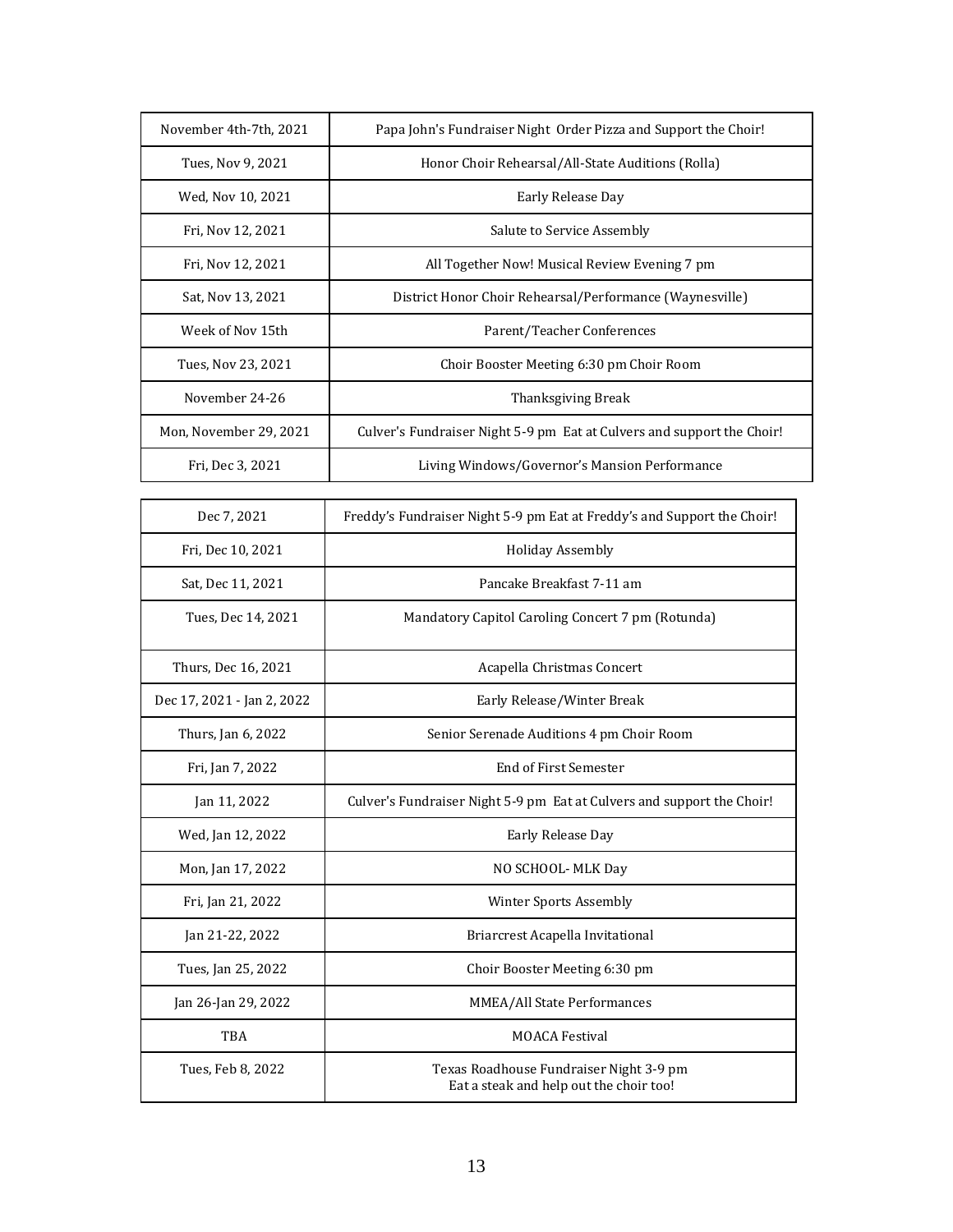| Wed, Feb 9, 2022       | Early Release Day                                                       |  |
|------------------------|-------------------------------------------------------------------------|--|
| Week of February 14th  | Parent/Teacher Conferences                                              |  |
| Mon, Feb 21, 2022      | NO SCHOOL- Presidents Day                                               |  |
| Tues, Feb 22, 2022     | Choir Booster Meeting 6:30pm Choir Room                                 |  |
| Mon, March 1, 2022     | Freddy's Fundraiser Night 5-9 pm Eat at Freddy's and Support the Choir! |  |
| Mon, March 7, 2022     | Large Group Contest-Mandatory                                           |  |
| Wed, March 9, 2022     | Early Release Day                                                       |  |
| Fri, March 11, 2022    | End of 3rd Term                                                         |  |
| Tues, March 22, 2022   | Choir Booster Meeting 6:30 pm Choir Room                                |  |
| Sat, March 26, 2022    | Solo/Small Ensemble Contest                                             |  |
| March 28th -March 31st | <b>Spring Break</b>                                                     |  |
| Fri, April 1, 2022     | NO SCHOOL-No Foolin'!                                                   |  |
| Mon, April 4, 2022     | Variety Show Auditions 4 pm Choir Room                                  |  |
| Thurs, April 7, 2022   | Mr. JC Pageant                                                          |  |
| April 7-10, 2022       | Papa John's Fundraiser Night Order Pizza and Support the Choir!         |  |
| Week of April 11th     | Parent/Teacher Conferences                                              |  |
| Fri, April 15, 2022    | Early Release Day                                                       |  |
| Mon, April 19, 2022    | Senior Serenade Auditions 4 pm Choir Room                               |  |
| April 22-23, 2022      | St. Louis Trip Choir Trip                                               |  |
| Tues, April 26, 2022   | Choir Booster Meeting 6:30 pm Choir Room                                |  |
| Thurs, April 28, 2022  | Variety Show Dress Rehearsal 4 pm MPAC                                  |  |
| Fri, April 29, 2022    | Variety Show Performance 7 pm MPAC                                      |  |
| Fri, April 29, 2022    | Marcullus Assembly                                                      |  |
| Sat, April 30, 2022    | Prom                                                                    |  |
| Sun, May 1, 2022       | Baccalaureate Ceremony 2 pm                                             |  |
| Thurs, May 5, 2022     | <b>JCHS Spring Concert 7 pm MPAC</b>                                    |  |
| Wed, May 11, 2022      | Seniors Last Day                                                        |  |
| Sun, May 15, 2022      | Graduation                                                              |  |
| Tues, May 17, 2022     | Last Booster Meeting of the Year 6:30 pm Choir Room                     |  |
| Wed, May 24, 2022      | Last Day of School                                                      |  |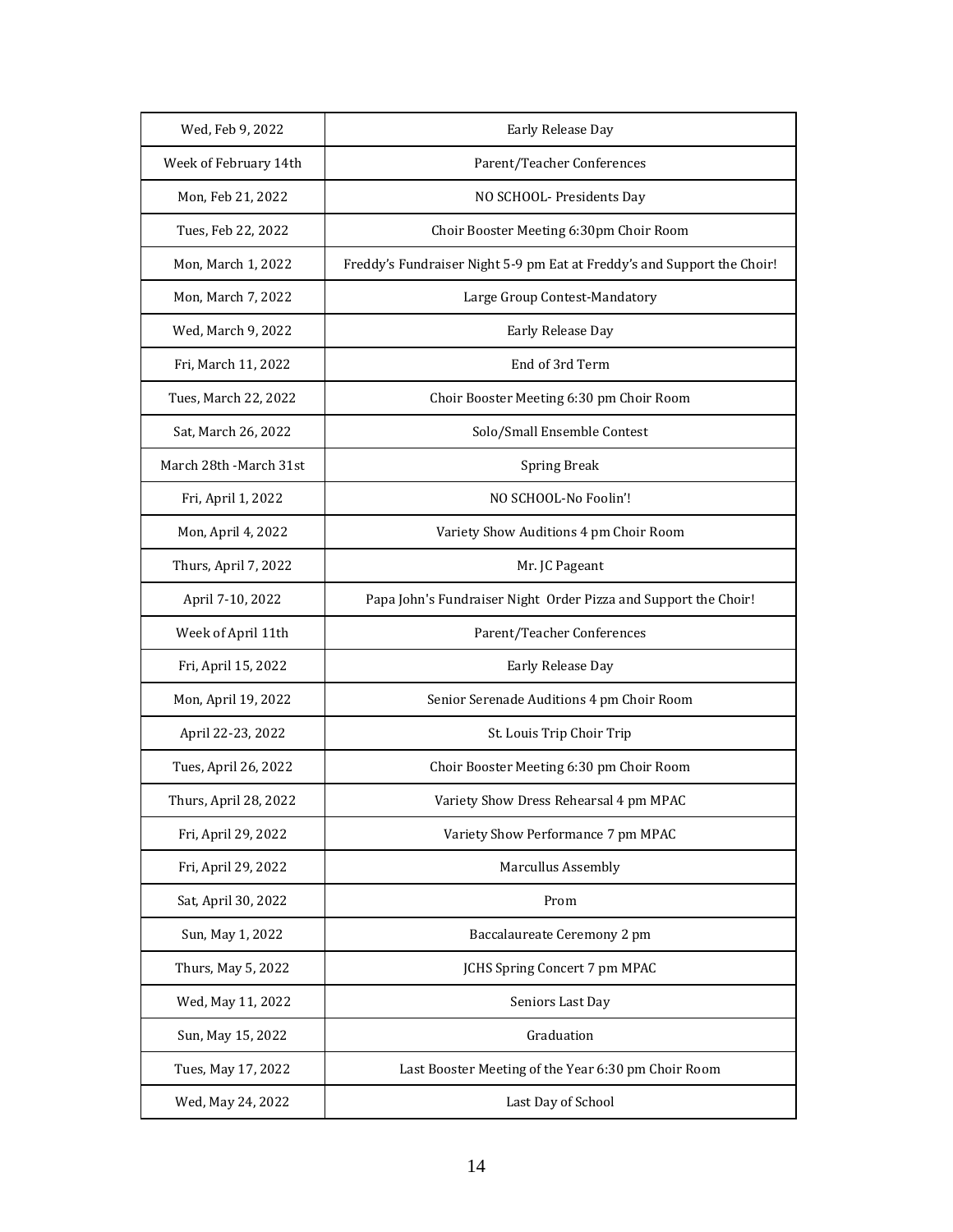# **JEFFERSON CITY HIGH SCHOOL CHORAL MUSIC HANDBOOK VERIFICATION AGREEMENT**

Students must turn in this signed form in order to participate in any choir activities. Parent signature is required for all students. By signing below, the student and parent agree to abide by the guidelines and policies listed in the choir handbook. Contracts are due back by *Friday, August 27<sup>th</sup>*. Meeting the deadline is a professionalism grade.

- $\checkmark$  I have read and understand the expectations outlined in the choir handbook.
- $\checkmark$  I understand that I am making a commitment to all performances for my ensemble as listed on the Vocal Music Calendar for the entire school year.
- $\checkmark$  I understand that I must purchase a choir performance shirt, and that I am responsible for the care and cleaning of the school issued choir performance attire.

#### IMPORTANT NOTE FOR ALL CHOIRS:

Students selected to participate in auditioned choir classes must maintain MSHSAA eligibility in order to remain in an auditioned choir. Students are also expected to meet citizenship, performance attendance, and rehearsal professionalism requirements. Students with excessive absences from rehearsals and/or performances for any reason, and violations of citizenship and professionalism may result in the student being removed from the auditioned ensemble. In the event of removal, students would be welcome to join a non-auditioned choir, and re-audition for a select choir for the following year.

| <b>Student Name Printed</b>  | <b>Student Signature</b>                                                      |
|------------------------------|-------------------------------------------------------------------------------|
|                              | Date                                                                          |
| Parent/Guardian Name Printed | Parent/Guardian Signature                                                     |
|                              | Date                                                                          |
| guardian.                    | Important! Please include a current/preferred email address of your parent or |

*Parent preferred Email*